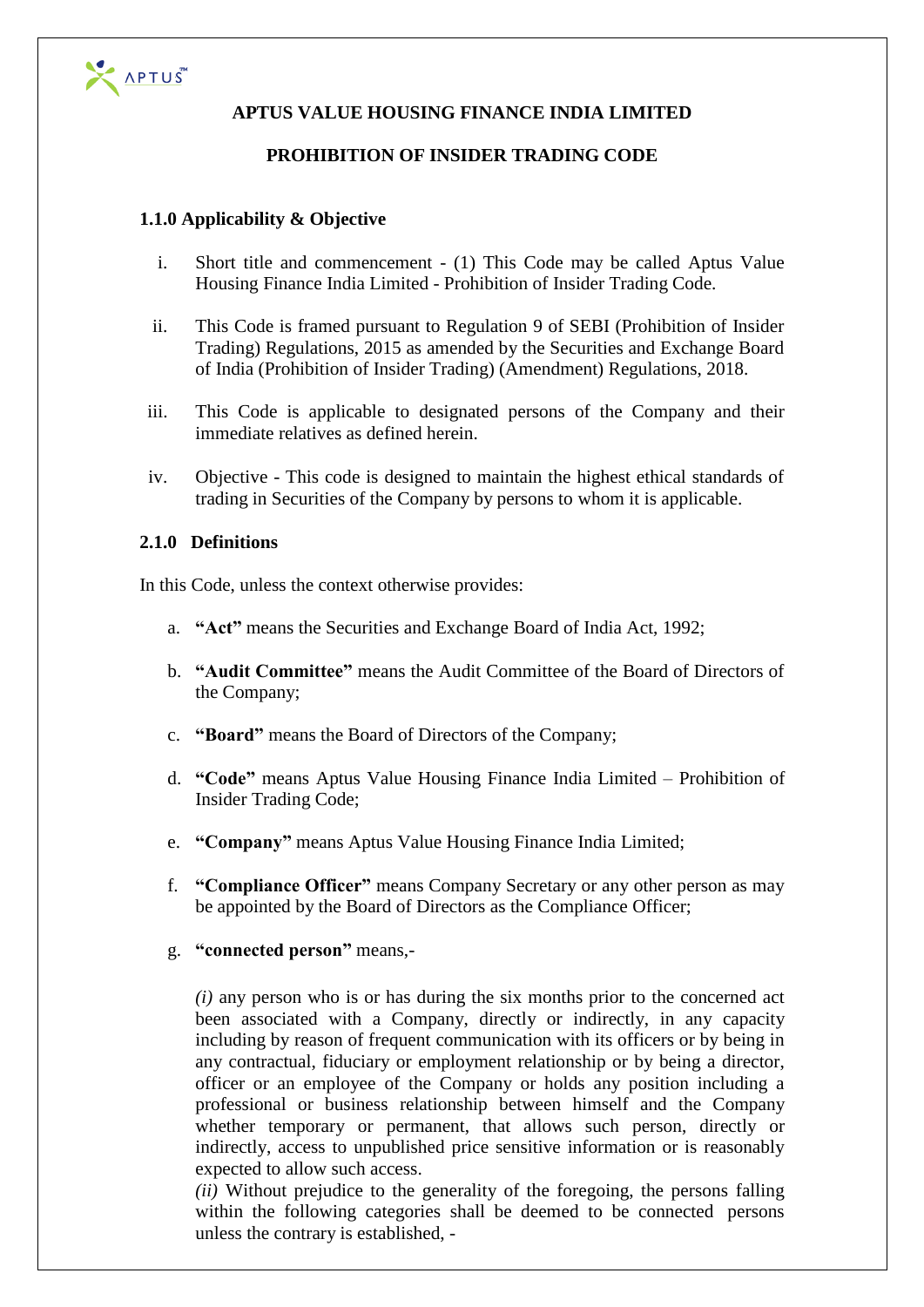

- *(a)* an immediate relative of connected persons specified in clause (i); or
- *(b)* a holding Company or associate Company or subsidiary Company; or
- *(c)* an intermediary as specified in section 12 of the Act or an employee or director thereof; or
- *(d)* an investment company, trustee company, asset management company or an employee or director thereof; or
- *(e)* an official of a stock exchange or of clearing house or corporation; or
- *(f)* a member of board of trustees of a mutual fund or a member of the board of directors of the asset management Company of a mutual fund or is an employee thereof; or
- *(g)* a member of the board of directors or an employee, of a public financial institution as defined in section 2 (72) of the Companies Act, 2013; or
- *(h)* an official or an employee of a self-regulatory organization recognised or authorized by the Board; or
- *(i)* a banker of the Company; or
- *(j)* a concern, firm, trust, Hindu undivided family, Company or association of persons wherein a director of a Company or his immediate relative or banker of the Company, has more than ten per cent of the holding or interest.
- h. **"designated person"** means persons specified by the Board in consultation with the Compliance Officer to be covered by this Code on the basis of their role and function in the Company and access that such role and function would provide to unpublished price sensitive information in addition to seniority and professional designation namely:-
	- (i) directors of the Company
	- (ii) promoters of the Company and entities of promoter group;
	- (iii)Key Managerial Personnel
	- (iv)Employees upto two levels below Managing Director of such listed company, intermediary, fiduciary and its material subsidiaries irrespective of their functional role in the company or ability to have access to unpublished price sensitive information
	- (v) all Employees of the Company and its material subsidiaries who have access to UPSI in various business divisions and functions including Finance, IT and Secretarial.
- i. "**director"** means a director of the Company;
- j. **"employee"** means employee in the employment of the Company.
- k. **"financial year"** means the financial year followed by the Company under the Companies Act, 2013;
- l. **"generally available information"** means information that is accessible to the public on a non-discriminatory basis.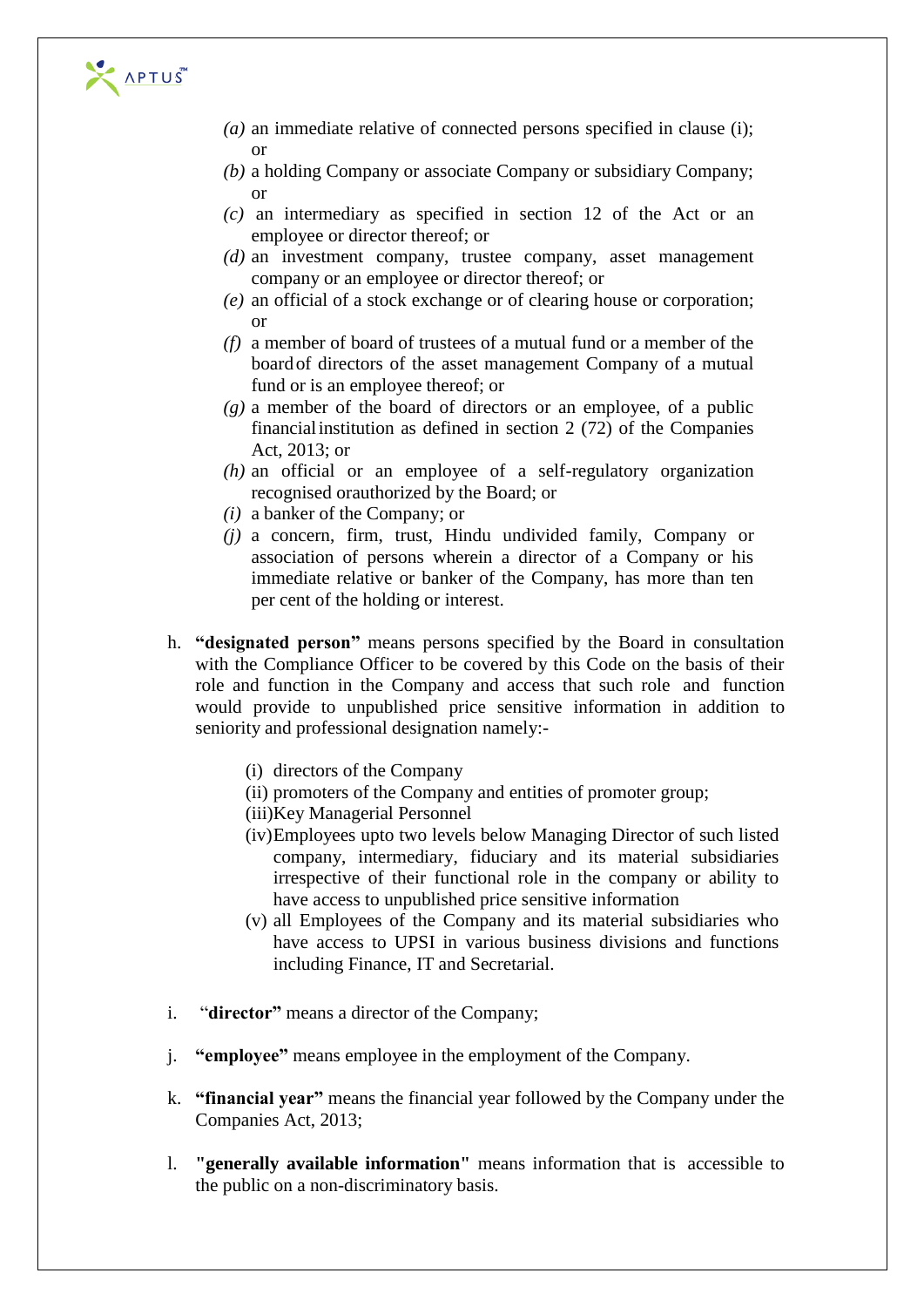

- m. **"insider"** means any person who is: i) a connected person; or ii) in possession of or having access to unpublished price sensitive information;
- n. **"Immediate relative"** means a spouse of a person, and includes parent, sibling, and child of such person or of the spouse, any of whom is either dependent financially on such person, or consults such person in taking decisions relating to trading in Securities.
- o. **"Promoter"** shall have the meaning assigned to it under the Securities and Exchange Board of India (Issue of Capital and Disclosure Requirements) Regulations, 2009 or any modification thereof;
- p. **"Promoter group"** shall have the meaning assigned to it under the Securities and Exchange Board of India (Issue of Capital and Disclosure Requirements) Regulations, 2018 or any modification thereof
- q. **"Regulations"** means Securities and Exchange Board of India (Prohibition of Insider Trading) Regulations, 2015 as amended from time to time;
- r. **"Securities"** include equity shares, redeemable non-convertibles issued by the Company and interest therein;
- s. **"Takeover Regulations"** means the Securities and Exchange Board of India (Substantial Acquisition of Shares and Takeovers) Regulations, 2011 and any amendments thereto.
- t. **"trading"** means an act of subscribing, buying, selling or agreeing to subscribe, buy, sell or deal in any Securities, and "trade" shall be construed accordingly
- u. **"trading day"** means a day on which the recognized stock exchanges are open for trading.
- v. **"Unpublished Price Sensitive Information" ('UPSI')** means any information, relating to Company or its Securities, directly or indirectly, that is not generally available which upon becoming generally available, is likely to materially affect the price of the Securities and shall, ordinarily including but not restricted to, information relating to the following: –
	- *(i)* financial results;
	- *(ii)* dividends;
	- *(iii)* change in capital structure;
	- *(iv)* mergers, de-mergers, acquisitions, delistings, disposals and expansion of business and such other transactions; and
	- *(v)* changes in key managerial personnel;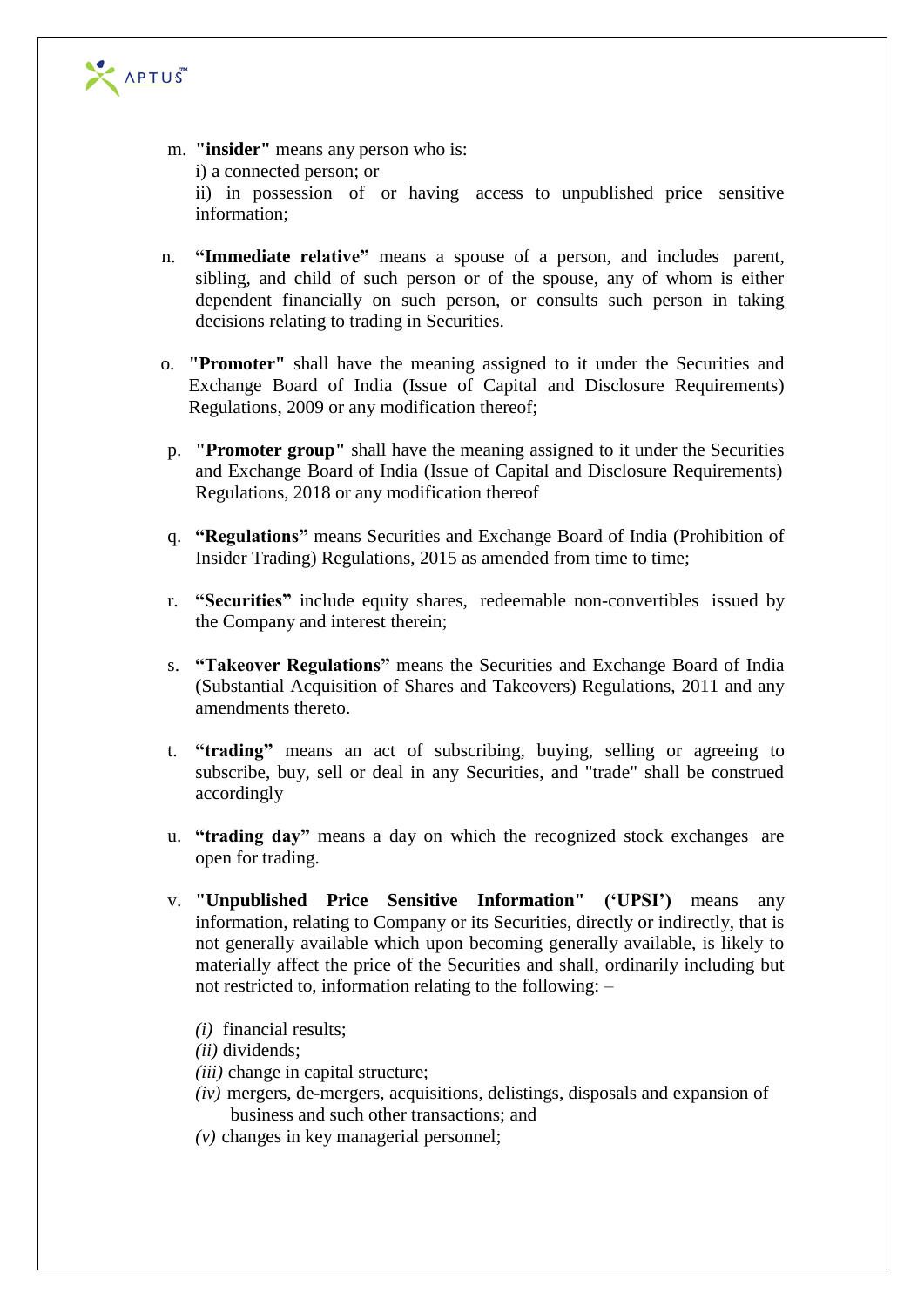

All other words and phrases will have the same meaning as defined under the Act or Securities and Exchange Board of India (Prohibition of Insider Trading) Regulations, 2015 as amended from time to time. Words and expressions used and not defined in these regulations but defined in the Securities and Exchange Board of India Act, 1992 (15 of 1992), the Securities Contracts (Regulation) Act, 1956 (42 of 1956), the Depositories Act, 1996 (22 of 1996) or the Companies Act, 2013 (18 of 2013) and rules and regulations made there under shall have the meanings respectively assigned to them in those legislation.

# **3.1.0 Compliance Officer**

**3.1.1** The Board shall appoint the Company Secretary as the Compliance Officer.

**3.1.2** The Compliance Officer shall be responsible –

- a. for setting forth policies, procedures under this Code and maintenance of records,
- b. monitoring of adherence to the rules and procedures for the preservation of "Unpublished Price Sensitive Information",
- c. pre-clearing of trades
- d. monitoring of trades, and
- e. the implementation of the Code under the overall supervision of the Board.
- **3.1.3** The Compliance Officer shall maintain a record of the designated persons and any changes made in the list of designated persons.
- **3.1.4** The Compliance Officer shall assist all the employees in addressing any clarifications regarding the Regulations and the Code.

## **4.1.0 Communication, Procurement and Preservation of UPSI and Sharing of UPSI on need-to-know basis**

- **4.1.1** No insider shall communicate, provide, or allow access to any UPSI, relating to a Company or Securities, to any person including other insiders except where such communication is in furtherance of legitimate purposes, performance of duties or discharge of legal obligations.
- **4.1.2** No person shall procure from or cause the communication by any insider of UPSI, relating to the Company or Securities, except in furtherance of legitimate purposes, performance of duties or discharge of legal obligations.
- **4.2.1** An UPSI may be communicated, provided, allowed access to or procured, in connection with a transaction that would:–
	- (i) entail an obligation to make an open offer under the Takeover Regulations where the Board is of informed opinion that the sharing of such information is in the best interests of the Company;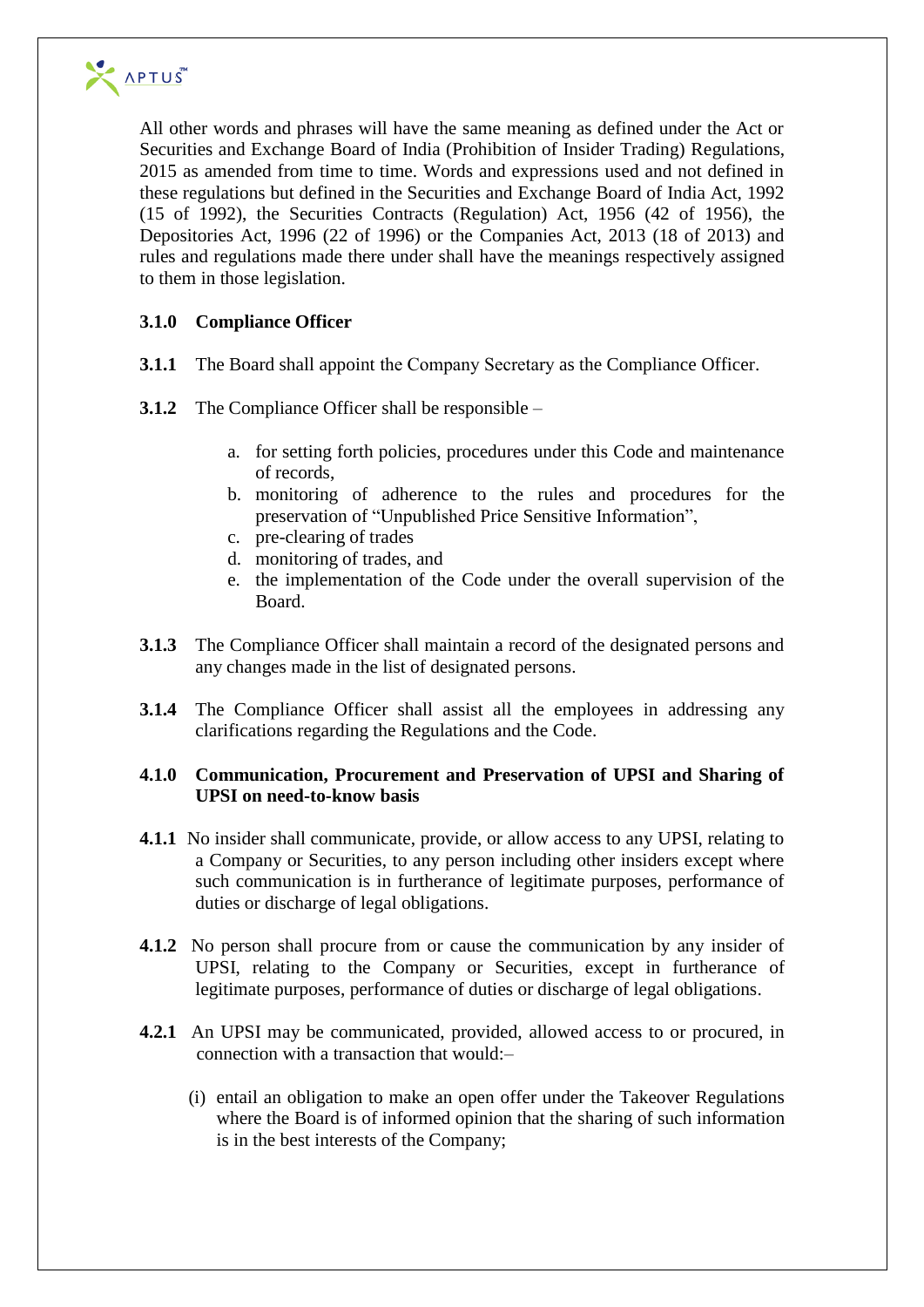

- (ii) not attract the obligation to make an open offer under the Takeover Regulations but where the Board is of informed opinion that the sharing of such information is in the best interests of the Company and the information that constitute UPSI is disseminated to be made generally available at least two trading days prior to the proposed transaction being effected in such form as the board of directors may determine to be adequate and fair to cover all relevant and material facts.
- **4.2.2** For purposes of para 4.2.1, the Board shall require the parties to execute agreements to contract confidentiality and non-disclosure obligations on the part of such parties and such parties shall keep information so received confidential, except for the purpose of para 4.2.1, and shall not otherwise trade in Securities of the Company when in possession of UPSI.
- **4.2.3** The Board shall ensure that a structured digital database is maintained containing the names of such persons or entities as the case may be with whom information is shared under this Regulations along with the Permanent Account Number or any other identifier authorized by law where Permanent Account Number is not available. Such databases shall be maintained with adequate internal controls and checks such as time stamping and audit trails to ensure non-tampering of the database. The Files containing confidential information shall be kept secure. In the case of files and information maintained under electronic format, such files and information shall have adequate security such as login and password etc.
- **4.2.4** Unauthorised reading, dissemination, distribution or copying of UPSI is prohibited. If any employee receives any UPSI not intended for him, he shall report the same immediately to the Compliance Officer.
- **4.2.5** In case of the Compliance Officer have a suspicion/suspected leak of UPSI. He shall inform the same to Managing Director of the Company. In the deserving case, Managing Director of the Company will report to the Chairman of the Audit Committee the suspected leak of UPSI. If the Chairman of the Audit Committee forms a prima facie opinion that there is leak of UPSI. He may refer the case to carry out initial enquiry by any person including officer of the Company within 15 working days for appropriate investigation and needful action.
- **4.2.6** The Audit Committee shall issue a show cause notice to the suspected person to submit his justifications / reasons for leak of UPSI within a period of 15 working days.
- **4.2.7** The investigation shall be completed normally within 60 days of the reference made to the Audit Committee. If it is not completed within 60days, the Audit Committee shall record the reasons in writing for the delay.
- **4.2.8** The Audit Committee will, based on the findings and after conducting further investigation as it may deem fit, come to a final decision in the matter not later than 90 days from the date of reference made to the Audit Committee.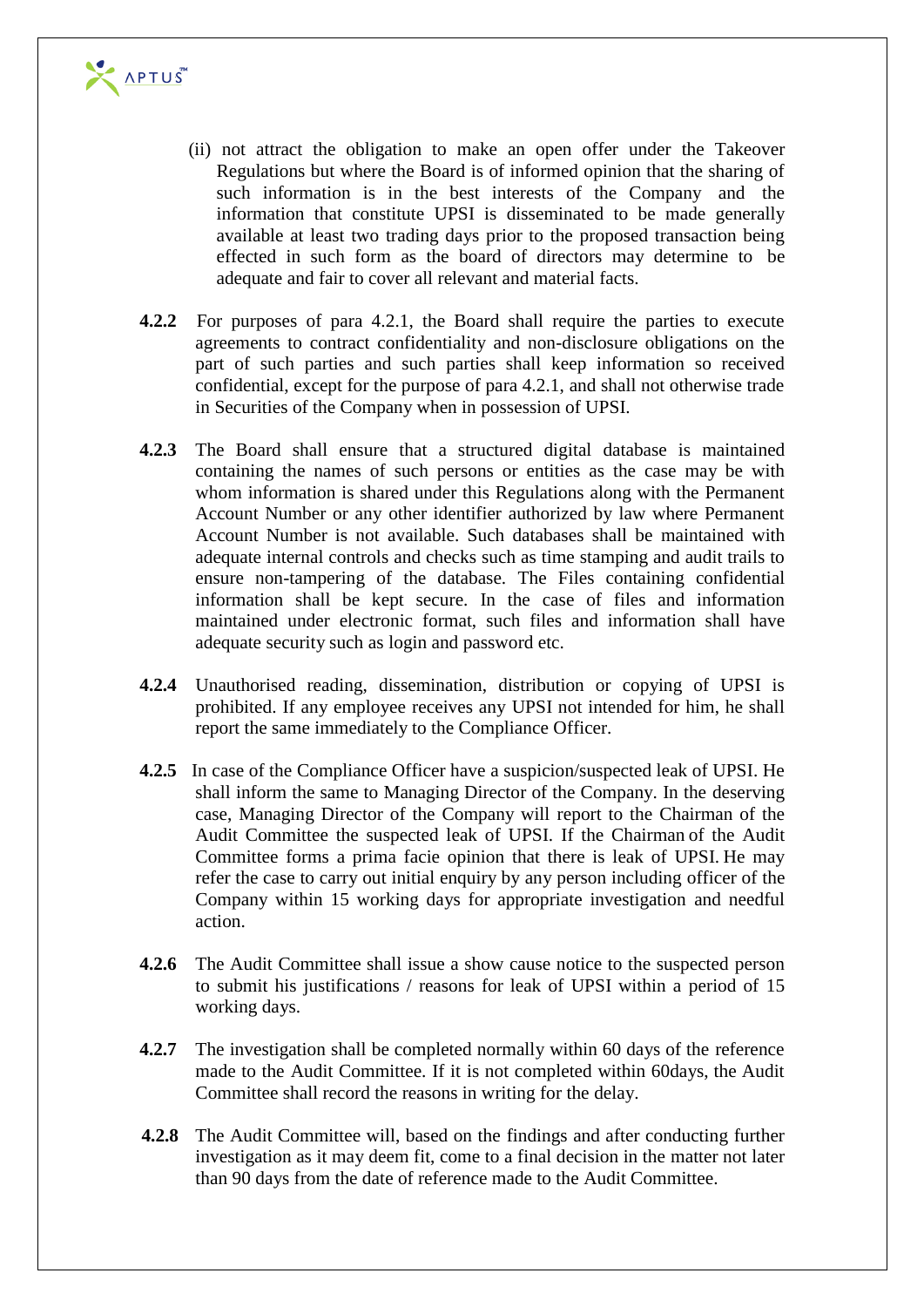

- **4.2.9** Where there is a violation by the Compliance Officer, the ManagingDirector of the Company shall perform the functions of the Compliance Officer.
- **4.2.10** If anyone who makes false allegations of leak of UPSI or such practice, against any person to the Audit Committee shall be subject to appropriate disciplinary action in accordance with the rules, procedures and policies of the Company.

#### **4.3.0 Trading when in possession of unpublished price sensitive information**

**4.3.1** (1) No insider shall trade in Securities of the Company when in possession of UPSI:

Explanation- When a person who has traded in securities has been in possession of unpublished price sensitive information, his trades would be presumed to have been motivated by the knowledge and awareness of such information in his possession provided that the insider may prove his innocence by demonstrating the circumstances including the following: –

(i) the transaction is an off-market *inter-se* transfer between insiders who were in possession of the same UPSI without being in breach of para 4.1.0 and both parties had made a conscious and informed trade decision;

Provided that such UPSI was not obtained under para 4.2.1 of this Code.

Provided further that such off-market trades shall be reported by the insiders to the Company within two working days. The Company shall notify the particulars of such trades to the stock exchanges within two trading days from receipt of the disclosure or from becoming aware of such information.

(ii) the transaction was carried out through the block deal window mechanism between persons who were in possession of the UPSI without being in breach of para 4.1.0 and both parties had made a conscious and informed trade decision;

Provided that such unpublished price sensitive information was not obtained by either person under para 4.2.1 of this Code.

(iii) the transaction in question was carried out pursuant to a statutory or regulatory obligation to carry out a bona fide transaction.

(iv) the transaction in question was undertaken pursuant to the exercise of stock options in respect of which the exercise price was predetermined in compliance with applicable Regulations.

 $(v)$  in the case of non-individual insiders:  $-$ 

(a)the individuals who were in possession of such UPSI were different from the individuals taking trading decisions and such decisionmaking individuals were not in possession of such UPSI when they took the decision to trade; and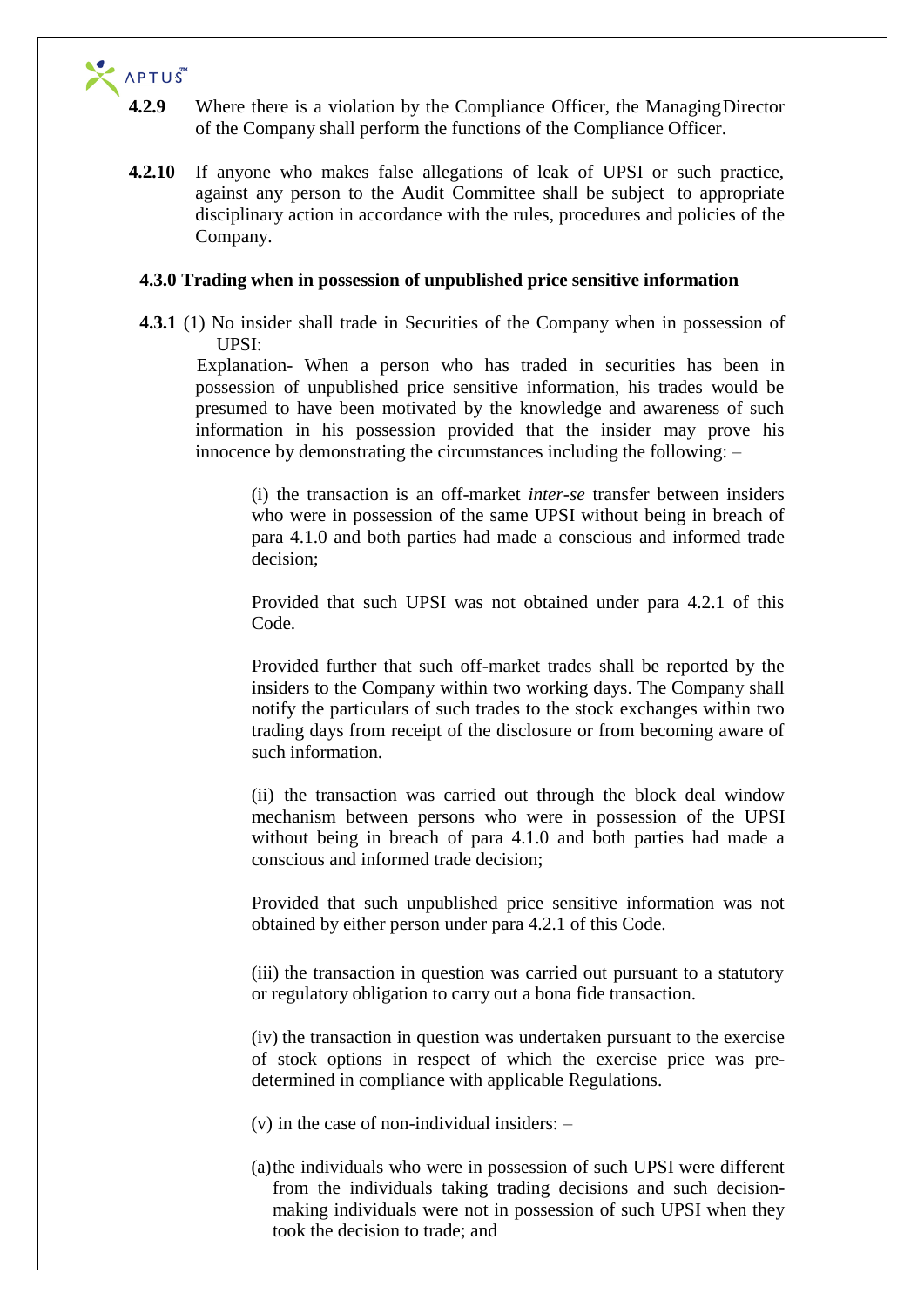

- (b) appropriate and adequate arrangements were in place to ensure that the Regulations are not violated and no UPSI was communicated by the individuals possessing the information to the individuals taking trading decisions and there is no evidence of such arrangements having been breached;
- (vi)the trades were pursuant to a trading plan set up in accordance with para 5.
- **4.3.2** The onus of establishing, that connected persons were not in possession of UPSI, shall be on such connected persons.

## **5.1.0 Trading Plan**

- **5.1.1** An insider shall be entitled to formulate a trading plan and present it to the Compliance Officer for approval and public disclosure pursuant to which trades may be carried out on his behalf in accordance with such plan.
- **5.1.2** The trading plan shall:–
	- (i) not entail commencement of trading on behalf of the insider earlier than six months from the public disclosure of the plan;
	- (ii) not entail trading for the period between the twentieth trading day prior to the last day of any financial period for which results are required to be announced by the issuer of the Securities and the second trading day after the disclosure of such financial results;
	- (iii) entail trading for a period of not less than twelve months;
	- (iv) not entail overlap of any period for which another trading plan is already in existence;
	- (v) set out either the value of trades to be effected or the number of Securities to be traded along with the nature of the trade and the intervals at, or dates on which such trades shall be effected; and
	- vi) not entail trading in Securities for market abuse.
- **5.1.3** The Compliance Officer shall review the trading plan to assess whether the plan would have any potential for violation of these regulations and shall be entitled to seek such express undertakings as may be necessary to enable such assessment and to approve and monitor the implementation of the plan.

Provided that pre-clearance of trades shall not be required for a trade executed as per an approved trading plan.

Provided further that trading window norms and restrictions on contra trade shall not be applicable for trades carried out in accordance with an approved trading plan.

**5.1.4** The trading plan once approved shall be irrevocable and the insider shall mandatorily have to implement the plan, without being entitled to either deviate from it or to execute any trade in the Securities outside the scope of the trading plan.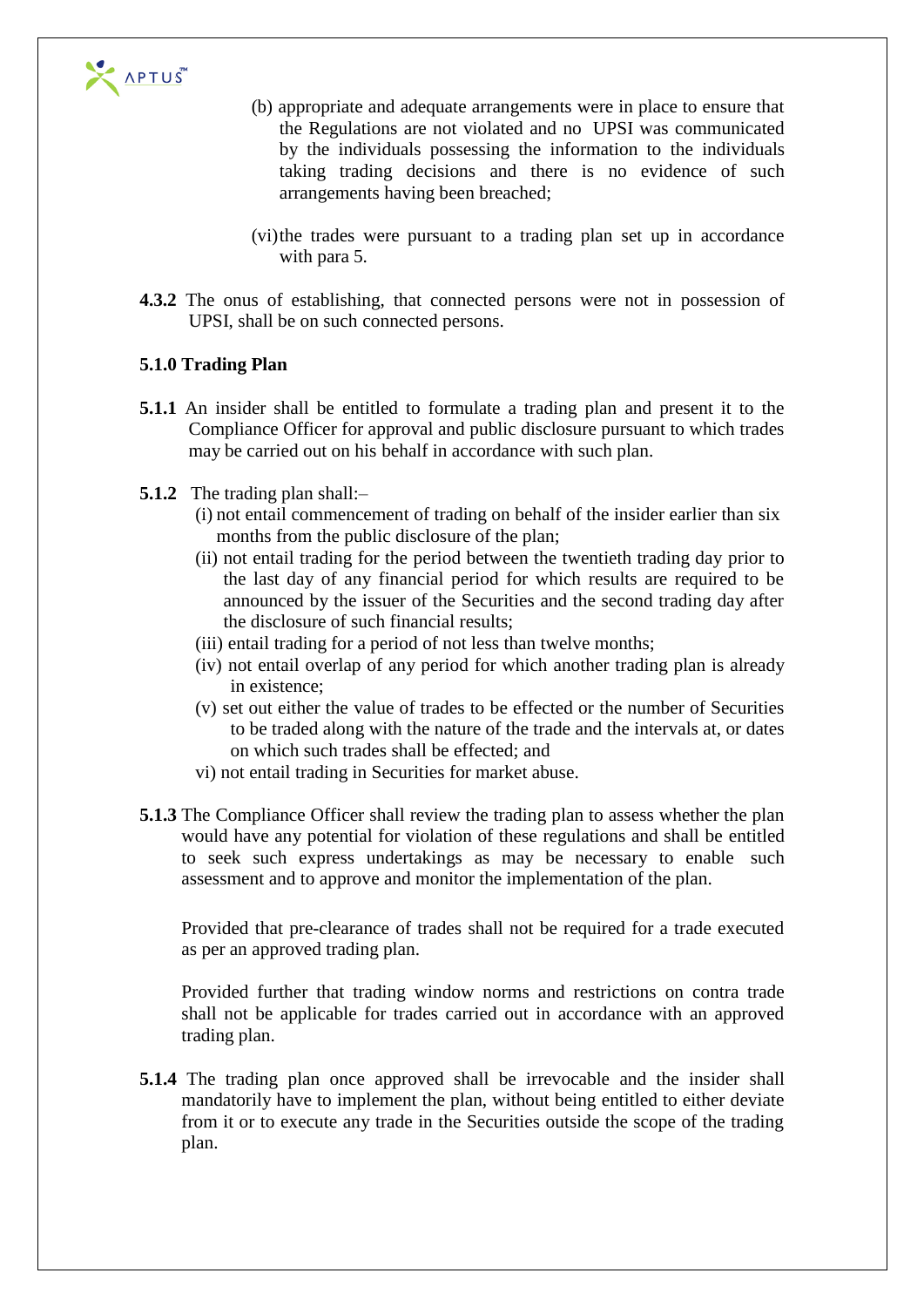

Provided that the implementation of the trading plan shall not be commenced if any UPSI in possession of the insider at the time of formulation of the plan has not become generally available at the time of the commencement of implementation and in such event the Compliance Officer shall confirm that the commencement ought to be deferred until such UPSI becomes generally available information so as to avoid a violation of para 4.3.1.

**5.1.5** Upon approval of the trading plan, the Compliance Officer shall notify the plan to the stock exchanges on which the Securities are listed.

# **6.1.0 Trading window**

- **6.1.1** The designated person shall not trade in Securities of the Company when the trading window is closed as under:
- **(i)** Trading window closure shall commence from the first day of the month following the respective quarter, half-year or financial year, as the case may be, till 48 hours from the date of the Board Meeting convened for the purpose of approval of the periodical financial results as per the regulation 33 of the Securities and Exchange Board of India (Listing Obligations and Disclosure Requirements) Regulations, 2015 (SEBI – LODR).
- **(ii)** In case of any other UPSI, the trading window shall be closed during the period as may be notified by the Compliance Officer from time to time on receipt of instructions from the Managing Director in the circumstances when the designated persons or a class of designated persons are reasonably expected to be in possession of the UPSI.
- **6.1.2** The trading window shall re-open 48 hours after the information referred to above becomes generally available.
- **6.1.3** The designated persons shall conduct all their tradings in the Securities of the Company only when the trading window is open

## **7.1.0 Pre-clearance of trades**

**7.1.1** Pre-clearance of trades: All designated persons and their immediate relatives who intend to trade (purchase or sale) in Securities of the Company during the period the trading window is open shall get the transaction pre-cleared as under:

| <b>Pre-clearance Authority</b>        | Applications for pre-clearance made by                                                                                            |
|---------------------------------------|-----------------------------------------------------------------------------------------------------------------------------------|
| <b>Audit</b><br><b>Chairman</b><br>of | Managing Director of the Company for                                                                                              |
| <b>Committee</b>                      | trading in shares of the Company.                                                                                                 |
| <b>Managing Director</b>              | (i) Compliance Officer of the Company<br>for trading in shares of the Company.                                                    |
|                                       | (ii) Designated person whose cumulative<br>trading in shares of the Company during a<br>financial year in excess of 5,000 shares. |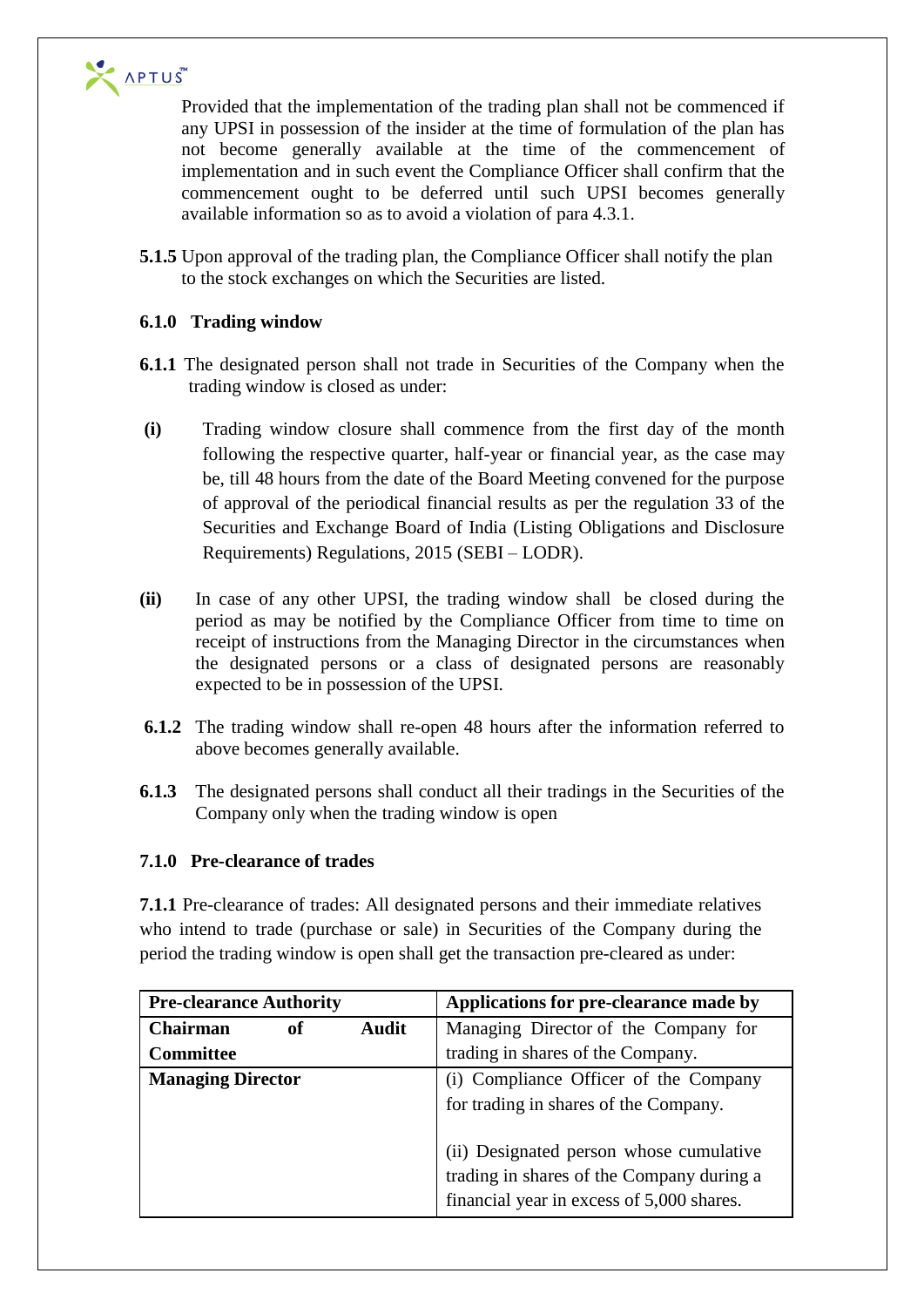| <b>Compliance Officer</b> | Designated persons for trading in excess |  |  |  |  |  |
|---------------------------|------------------------------------------|--|--|--|--|--|
|                           | of $1,000$ shares or Rs.10,00,000/-,     |  |  |  |  |  |
|                           | whichever is lower, per calendar quarter |  |  |  |  |  |
|                           | whose trading in shares of the Company   |  |  |  |  |  |
|                           | in a financial year is less than 5000    |  |  |  |  |  |
|                           | shares.                                  |  |  |  |  |  |

## **7.1.2 Procedure of Pre-clearance of trades**

An application may be made in **Form I** to the Compliance Officer indicating-

- a. the estimated number of Securities that the designated persons intend/s to trade in, the details as to the depository participant with which he/his immediate relatives has/have an account,
- b. the details as to the Securities of the Company held by him or his immediate relatives in electronic and physical mode,
- c. such other details as may be required by the Compliance Officer in this behalf, and
- d. in the case of immediate relative who intends to trade in Securities of the Company, the application is to be moved through the designated person of whom he/she is immediate relative.
- **7.1.3** At the time of making the application for pre-clearance for trading in the Securities a declaration, in **Form II**, shall be executed in favour of the Company by such designated persons except Promoter of the Company incorporating, inter alia, the following paras, as may be applicable:
	- a. He/she does not have any access and has not received UPSI up to the time of signing the declaration.
	- b. He/she has access to or receives UPSI after the signing of the declaration but before the execution of the transaction he/she shall inform the Compliance Officer of the change in his position and that he/she would completely refrain from trading in the Securities of the Company till the time such information becomes public.
	- c. he/she has not contravened the Code as notified by the Company from time to time.
	- d. he has made a full and true disclosure in the matter.
- **7.1.4.** The Company may require such persons to furnish a statement of holding by him/his immediate relatives in **Form III** at the time of pre-clearance.

# **8.1.0 Other restrictions**

**8.1.1** All designated persons shall execute their tradings in respect of Securities of the Company within 7 days after the approval of pre-clearance is given. If the order is not executed within 7 days after the approval is given, the preclearance granted to them shall be deemed to have been cancelled and in case the , designated persons desires to trade in the Securities, he must pre-clear the transaction again. On execution of the pre-cleared tradings in Securities, designated persons shall intimate the execution of the trade in **Form IV**.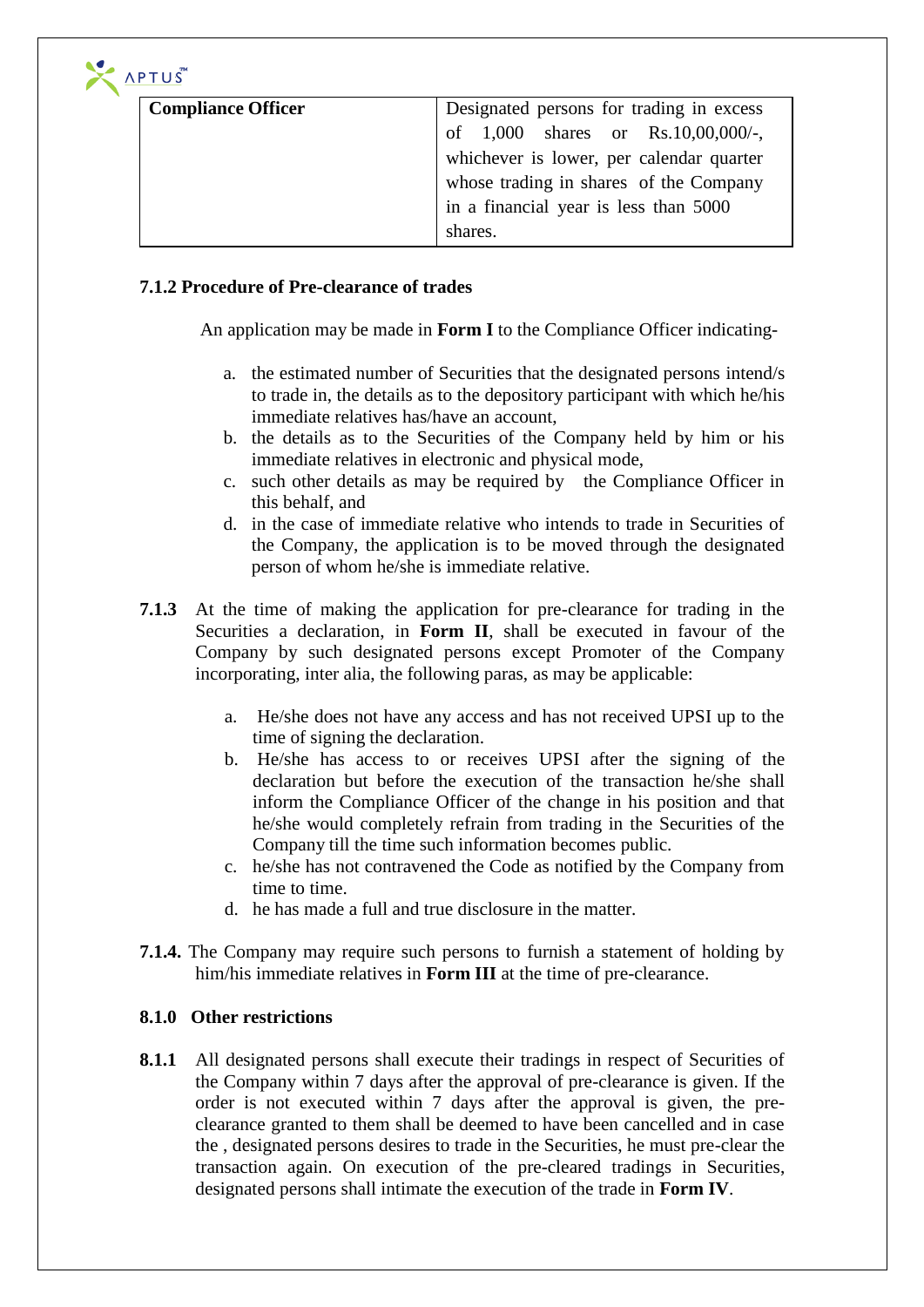

- **8.1.2** The designated persons and their immediate relatives who buy or sell any number of Securities of the Company shall not execute contra trade i.e. sell or buy any number of Securities during the next six months following the prior transaction. The Compliance Officer may be empowered to grant relaxation from strict application of such restriction for reasons to be recorded in writing provided that such relaxation does not violate this Code.
- **8.1.3** In the event of execution of contra trade inadvertently or otherwise, in violation of such a restriction, the profits from such trade shall be liable to be disgorged for remittance to the SEBI for credit to the Investor Protection and Education Fund administered by the Board under the Act except in case of the trades pursuant to exercise of stock options or for trade carried out in accordance with an approved trading plan.

## **9.1.0 Disclosures**

The designated persons shall be required to disclose names and Permanent Account Number or any other identifier authorized by law of the following persons to the Company on an annual basis and as and when the information changes:

- a) immediate relatives
- b) persons with whom such designated person(s) shares a material financial relationship
- c) Phone, mobile and cell numbers which are used by them

In addition, the names of educational institutions from which designated persons have graduated and names of their past employers shall also be disclosed on a one time basis.

Explanation – The term "material financial relationship" shall mean a relationship in which one person is a recipient of any kind of payment such as by way of a loan or gift during the immediately preceding twelve months, equivalent to at least 25% of such payer's annual income but shall exclude relationships in which the payment is based on arm's length transactions."

## **10.1.0 Reporting Requirements for transactions in Securities**

## **10.1.1 Initial Disclosures**

Every person on appointment as a key managerial personnel or a director of the Company or upon becoming a Promoter shall disclose his holding of Securities of the Company as on the date of appointment or becoming a Promoter, to the Company within seven days of such appointment or becoming a Promoter in **Form B** annexed to the Regulations.

## **10.1.2 Continual Disclosures**

(a). Every Promoter, directors, designated person of the Company, immediate relatives of directors and employees of the Company shall disclose to the Company the number of such Securities acquired or disposed of within two trading days of such transaction in **Form C** annexed to the Regulations if the value of the Securities traded, whether in one transaction or a series of transactions over any calendar quarter, aggregates to a traded value in excess of **ten lakh rupees** or such other value as may be specified;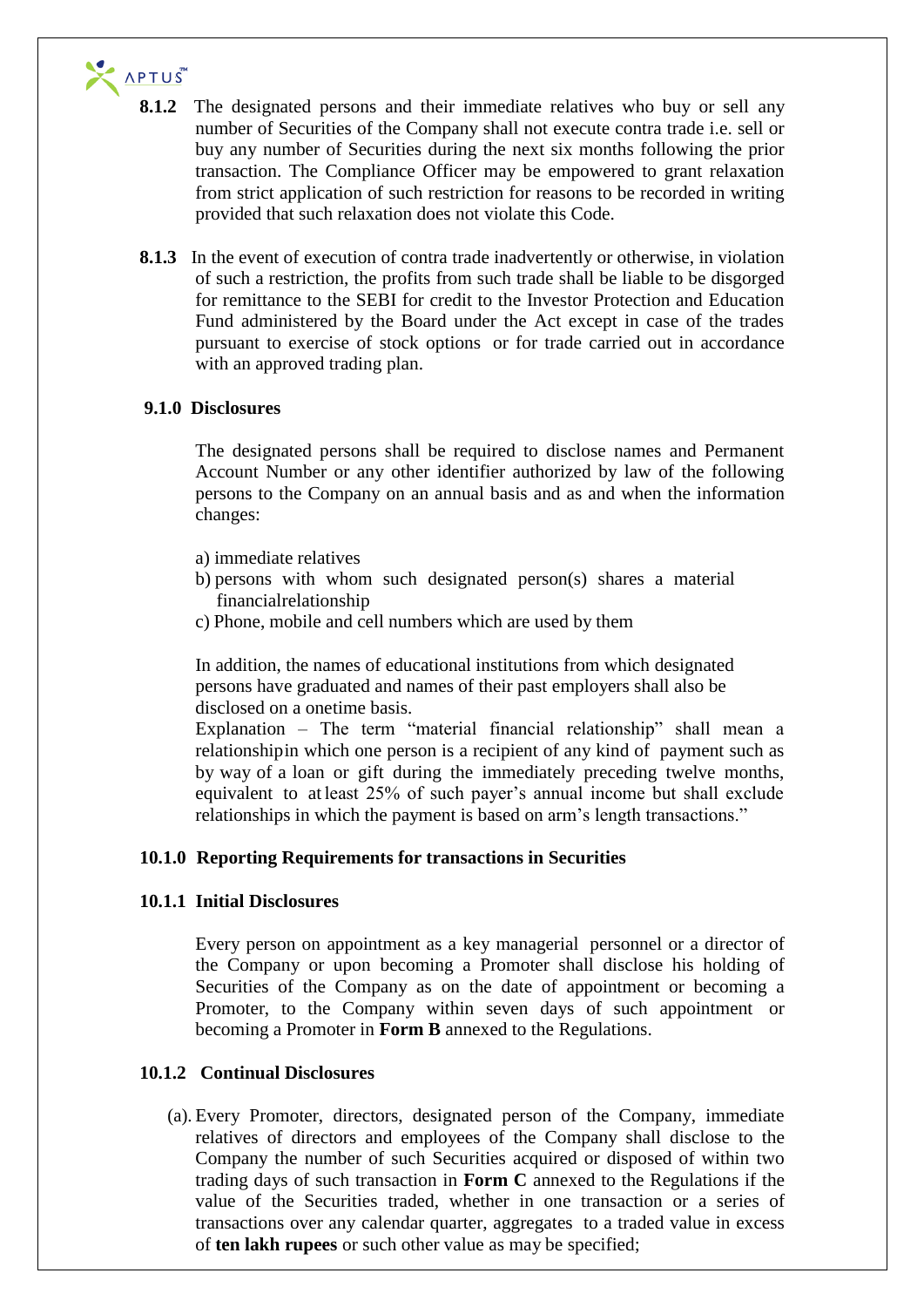

(b). All Designated Persons shall submit periodic statement of any dealings in securities for every quarter ending June 30, September 30, December 31 and March 31 in Form VI. The statement shall also include tradings for which preclearance is obtained from the Company and shall be furnished to the Compliance Officer within fifteen days (15 days) from the end of quarter.

#### **10.1.3 Disclosures by Company to the Stock Exchange(s)**

The Compliance Officer will notify the particulars of such trading to the stock exchange within two trading days of receipt of the disclosure in the **Form C**  annexed to the Regulations duly filled in and signed.

#### **10.1.4 Disclosures by other connected persons**

The Company may at its discretion require any other connected person or class of connected persons to make disclosures of holdings and trading in Securities of the Company in **Form D** annexed to the Regulations and at such frequency as may be determined by the Company in order to monitor compliance with these regulations.

- **10.1.5** The Compliance Officer shall maintain records of all the declarations in the appropriate form given by the directors/designated persons for a period of five years.
- **10.1.6** The Compliance Officer shall place before the Managing Director on a monthly basis all the details of the trading in the Securities by directors, designated persons together with the accompanying documents that such persons had executed. The Compliance Officer shall also place before the Board of Directors quarterly reports in this regard.
- **10.1.7** The Board shall ensure that the Managing Director ensures compliance with this Code.
- **10.1.8** The Audit Committee of the Company shall review compliance with the provisions of this Code at least once in a financial year and shall verify that the systems for internal control are adequate and are operating effectively.

#### **11.1.0 Penalty for contravention of Code**

- **11.1.1** The designated person (either directly or through their immediate relatives) who trades in Securities or communicates any information for trading in Securities in contravention of the Code may be penalised and appropriate action may be taken by the Company.
- **11.1.2** The persons who violate this Code shall, in addition to any other penal action that may be taken by the Company pursuant to law, also be subject to disciplinary action, which in respect of a Designated Person, who is also an Employee of the Company may include wage freeze, suspension, recovery, clawback, termination of employment or ineligible for future participation in ESOPs.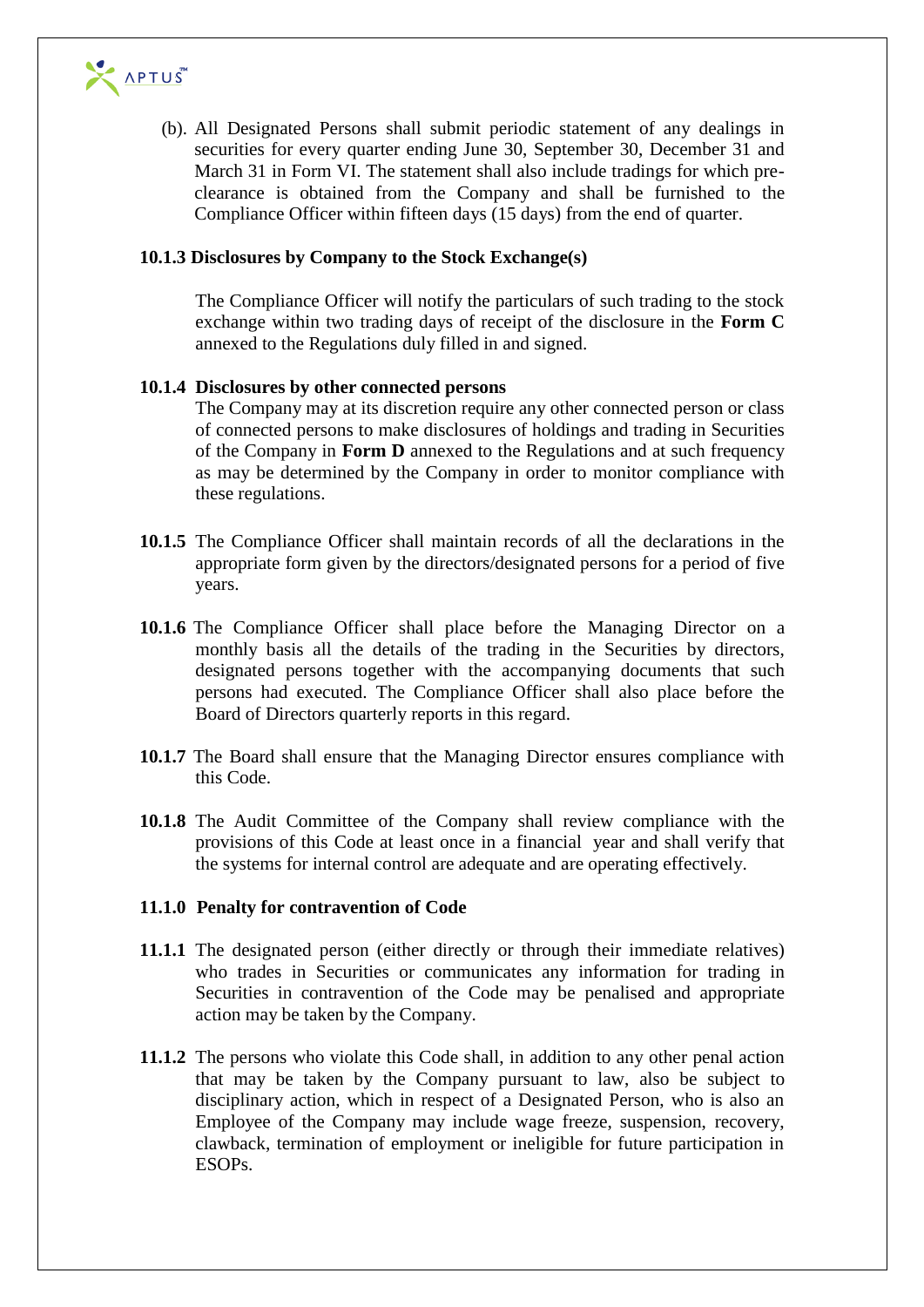

## **12.1.0 Information to SEBI in case of violation of SEBI (Prohibition of Insider Trading) Regulations, 2015**

- **12.1.1** In case it is observed by the Company/Compliance Officer that there has been a violation of SEBI (Prohibition of Insider Trading) Regulations, 2015, the Company shall inform SEBI of such violation.
- **12.1.2** Any Insider who indulges in insider trading in contravention of these Regulation will be liable to a penalty which shall not be less than Rs. 10 lakhs but which may extend to Rs.25 crores or three times the amount of profits made out of insider trading, whichever is higher as provided under Section 15G of the SEBI Act, 1992. Under Section 24 of the SEBI Act, 1992, anyone who contravenes the Regulations is punishable with imprisonment for a maximum period of ten years or with fine, which may extend to twenty- five crore rupees or with both. Further, in case any person fails to pay the penalty imposed by the adjudicating officer or fails to comply with any of his directions or orders, he shall be punishable with imprisonment for a term which shall not be less than one month but which may extend to ten years, or with fine, which may extend to twenty-five crore rupees or with both.

If any rules under the Code are in conflict with or inconsistent with the Regulations and in the event of any amendment to the Regulations or issuance of any clarification relating to prohibition of insider trading, such amendment/ clarification shall be deemed to have been included in this Code.

The Code of Practices and Procedure for fair disclosure of Unpublished Price Sensitive Information and Policy for handling and protection of Unpublished Price Sensitive Information pertaining to periodical financial results shall forms part of this Code.

This Code is subject to review from time to time. In the event of any amendment in SEBI (PIT) Regulations, the same shall be deemed to be forming part of this Code and the same will prevail in case any provision of this Code inconsistent with the said amendment.

**Note**: If the Company decides to use any software / application for managing the related compliance as per the Regulations, then various declarations / formats / application for trade pre-clearance / trade approval etc can be made by the Insiders / Compliance Officer by using the software / application and in such case the wordings of such declarations / formats / application for pre-clearance / trade approval etc may differ from that as is mentioned in this Code.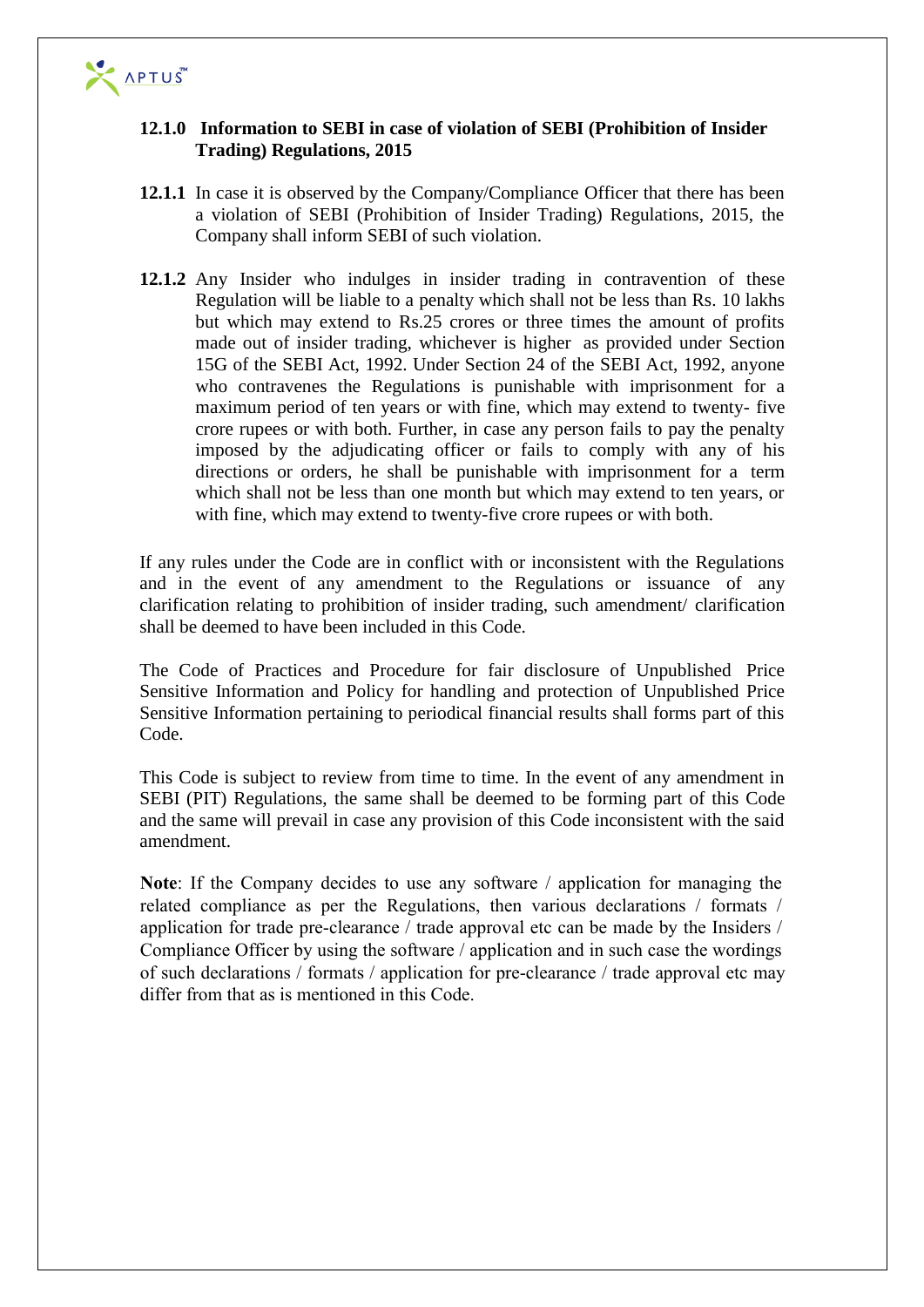

## **Form I**

(Application for pre-clearance. please See Para 7.1.2 of the Code)

## **Date:**

**To The Compliance Officer Aptus Value Housing Finance India Limited**  No. 8B, Doshi Towers, 8<sup>th</sup> Floor, No: 205, Poonamallee High Road, Kilpauk, Chennai 600 010

# **Dear Sir**

## **Sub: Permission for trading in Securities of Aptus Value Housing Finance India Limited ("The Company")**

In accordance with the Aptus Value Housing Finance India Limited - Prohibition of Insider Trading Code, I hereby request you to permit me / my immediate relative(s) (specify Name in case of immediate relative(s)---------------- ) singly/ jointly, to sell or purchase securities of the Company. The details as required are given below:

| Type of<br>security to be<br>purchased/sold | Registered<br>Folio<br>no:<br>(In case of<br>Physical<br>holding) | DPID<br>(In case of<br>Demat<br>holding) | Client ID<br>(In case of<br>Demat<br>holding) | No. of<br>Securities<br>intended to<br>be dealt with | Name and<br>address of<br>the Broker |
|---------------------------------------------|-------------------------------------------------------------------|------------------------------------------|-----------------------------------------------|------------------------------------------------------|--------------------------------------|
|                                             |                                                                   |                                          |                                               |                                                      |                                      |
|                                             |                                                                   |                                          |                                               |                                                      |                                      |

In case the permission is granted, I/we shall comply with the requirements of the minimum holding period of six months with respect to the Securities purchased in terms of the permission. Please also find attached a copy of the undertaking in this regard.

I request you to kindly accord the approval as requested. Thanking you

Yours truly,

**Name:**

**Designation:**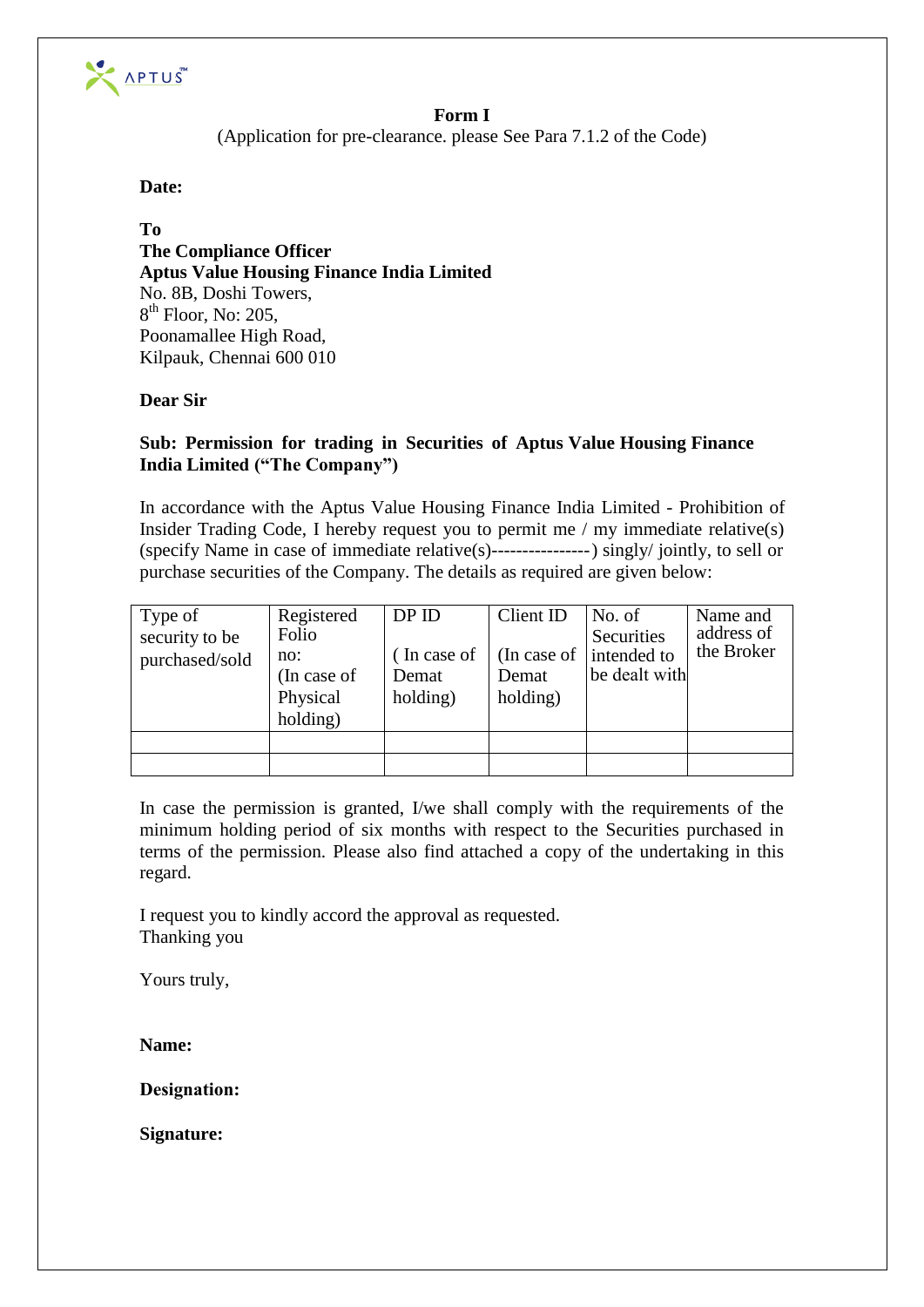

## **Form II**

(Declaration for pre-clearance. please See Para 7.1.3 of the Code)

## **Date:**

**To The Compliance Officer Aptus Value Housing Finance India Limited**  No. 8B, Doshi Towers, 8th Floor, No: 205, Poonamallee High Road, Kilpauk, Chennai 600 010

## **Dear Sir,**

## **Sub: Declaration**

I/My immediate relative(s) (Specify Name in case of immediate relative(s) ---------------) am/is/are desirous of trading in Securities of Aptus Value Housing Finance India Limited ("The Company") as mentioned in my application dated……………… for preclearance of the transaction.

In accordance with the Aptus Value Housing Finance India Limited -Prohibition of Insider Trading Code, I/We hereby confirm that:

- a. I/We have no access to nor do I/We have any information that could be construed as unpublished price sensitive information up to the time of signing this declaration.
- b. In the event that I/We have access to or received any information that could be construed as unpublished price sensitive information after signing this declaration but before executing the transaction for which approval is sought, I/We shall inform the Compliance Officer of the same and shall completely refrain from trading in the Securities of the Company till the elapse of 24 hours from the time such information becomes public.
- c. I/We have not contravened the regulations and guidelines applicable to me in respect of Prohibition of Insider Trading, as may be notified by the Company or SEBI from time to time.
- d. I/We have made full and true disclosure in the matter.

I/We further confirm that in case the permission is granted, the said Securities will be sold / purchased within 7 days of the date of receipt of permission and the details of such sale/purchase will be intimated to the Company within 5 days from the date of the trade.

Yours truly,

**Name:** 

**Designation:**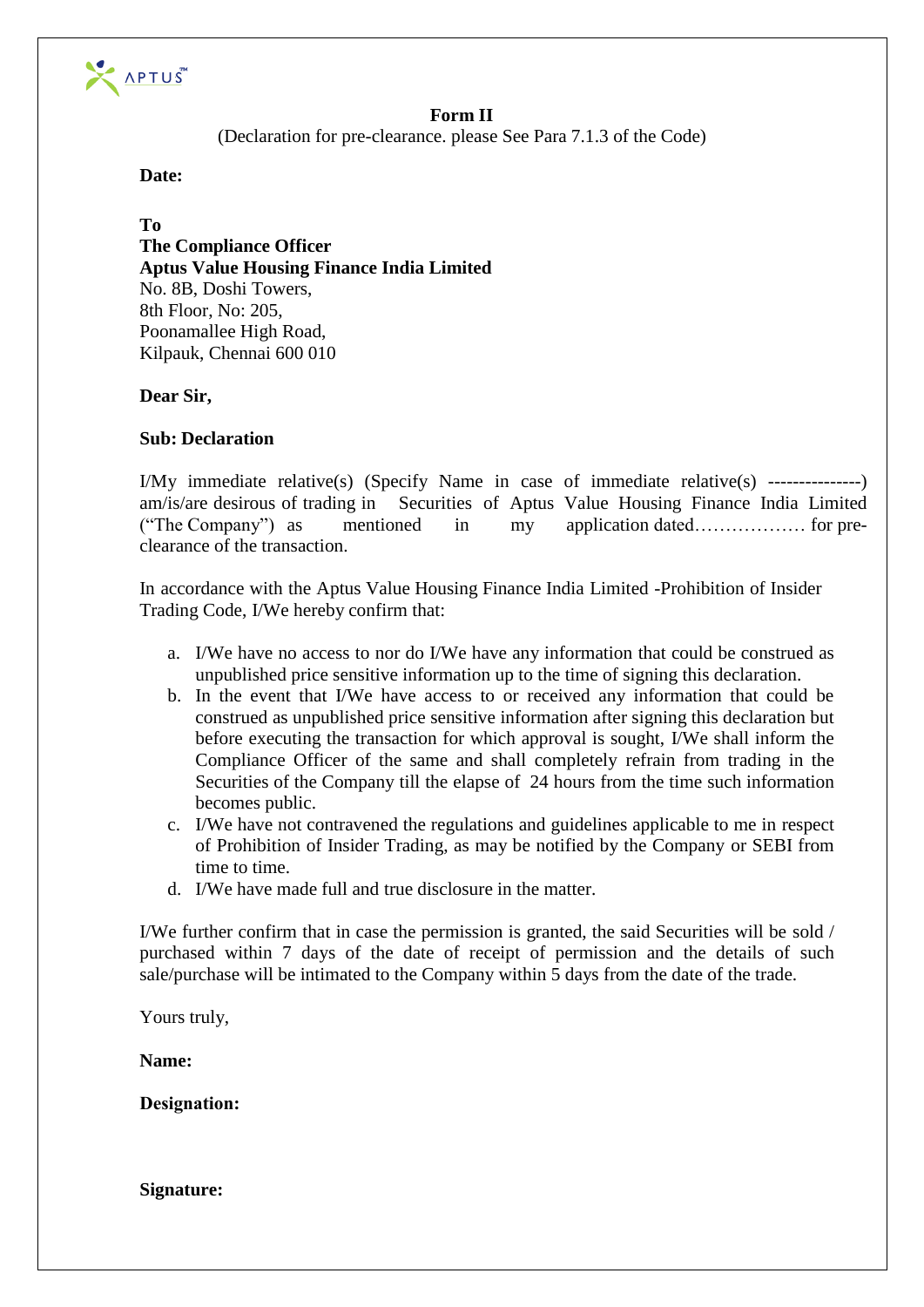

## **Form III**

(Statement of holding for pre-clearance. please See Para 7.1.4 of the Code)

## **Date:**

## **To**

**The Compliance Officer Aptus Value Housing Finance India Limited**  No. 8B, Doshi Towers, 8th Floor, No: 205, Poonamallee High Road, Kilpauk, Chennai 600 010

# **Dear Sir,**

**Sub: Intimation of holding of Securities of Aptus Value Housing Finance India Ltd ("The Company")**

In accordance with the Aptus Value Housing Finance India Limited - Prohibition of Insider Trading Code, I hereby inform you that I / my immediate relative/s mentioned below hold – singly / jointly, the following Securities of the Company as on ……………., as per details given below:

| Name                | Type of  | Regd Folio   | $DPId$ (In | Client ID | No. of     |
|---------------------|----------|--------------|------------|-----------|------------|
|                     | Security | no: (In case | case of    | (In case) | Securities |
|                     |          | of Physical  | Demat      | of Demat  | held       |
|                     |          | holding)     | holding)   | holding)  |            |
| Self                |          |              |            |           |            |
| immediate relative/ |          |              |            |           |            |
| (Please give name)  |          |              |            |           |            |
| & Relationship)     |          |              |            |           |            |
|                     |          |              |            |           |            |
|                     |          |              |            |           |            |
|                     |          |              |            |           |            |
|                     |          |              |            |           |            |

Kindly take note of the same.

Thanking you,

Yours truly,

**Name:** 

**Designation:**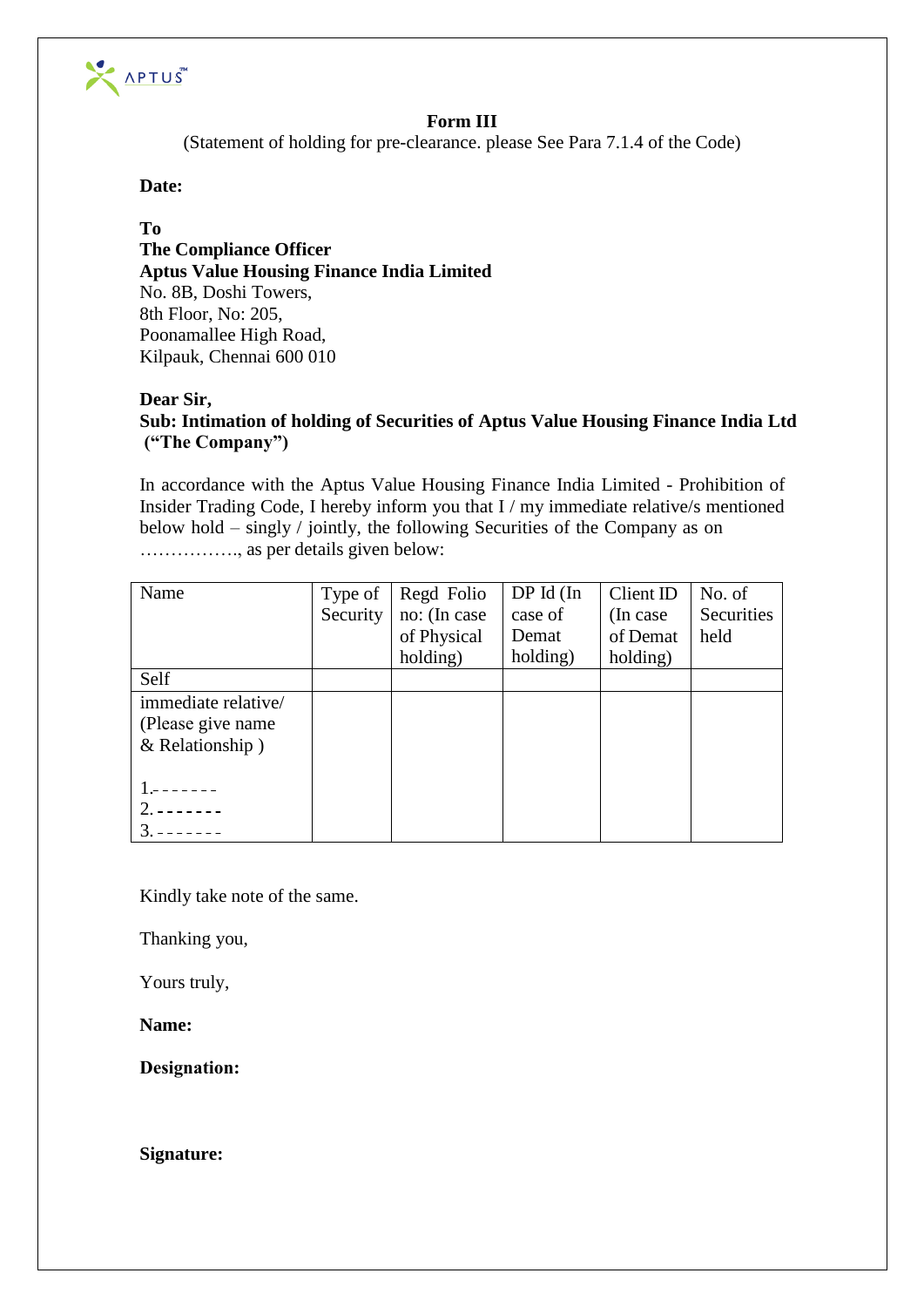

# **Form IV**

(Intimation of trading. please See Para 8.1.1 of the Code)

**Date:** 

## **To**

# **Aptus Value Housing Finance India Limited**  No. 8B, Doshi Towers, 8th Floor, No: 205,

Poonamallee High Road, Kilpauk, Chennai 600 010

# **Dear Sir,**

# **Sub: Intimation of trading in Securities of Aptus Value Housing Finance India Limited ("The Company")**

I refer to my application dated\_\_\_\_\_\_\_ for pre-clearance of trading in Securities of Aptus Value Housing Finance India Ltd. and your approval for the same dated\_\_\_\_\_\_

In accordance with para 7.1.1 of Aptus Value Housing Finance India Limited - Prohibition of Insider Trading Code, I hereby inform you that I/ my immediate relative/s specified below have purchased/ sold, singly/jointly, Securities of the Company on The details of the trading are given below:

| Name $(s)$<br>of<br>holder(s) | Relationship Regd<br>with the<br>Designated<br>Person | Folio<br>no:/<br>DP<br>ID $\&$<br>Client<br>ID | No. of<br>Securitie<br>s held<br>before<br>the<br>transacti<br><sub>on</sub> | No. of<br>Securit<br><i>i</i> es<br>Transa<br>cted<br>(Purch)<br>ase<br>$(+)/$ | Date of<br>transaction | Date of<br>approval | <b>Balance</b><br>holding<br>as on |
|-------------------------------|-------------------------------------------------------|------------------------------------------------|------------------------------------------------------------------------------|--------------------------------------------------------------------------------|------------------------|---------------------|------------------------------------|
|                               |                                                       |                                                |                                                                              | $Sale(-)$                                                                      |                        |                     |                                    |
|                               |                                                       |                                                |                                                                              |                                                                                |                        |                     |                                    |

I /we declare that I / we have complied with the requirements of the minimum holding period of six months with respect to the Securities sold as aforesaid.(Applicable in case of sale)\*

In connection with the aforesaid transaction(s), I hereby undertake to preserve, for a period of 5 years and produce to the Compliance Officer / SEBI any of the following documents:

- 1. Broker's contract note.
- 2. Proof of payment to/from brokers.
- 3. Extract of bank passbook/statement (to be submitted in case of demat transactions).
- 4. Copy of Delivery Instruction Slip (applicable in case of sale transaction).

Thanking you Yours truly,

**Name:** 

**Designation:**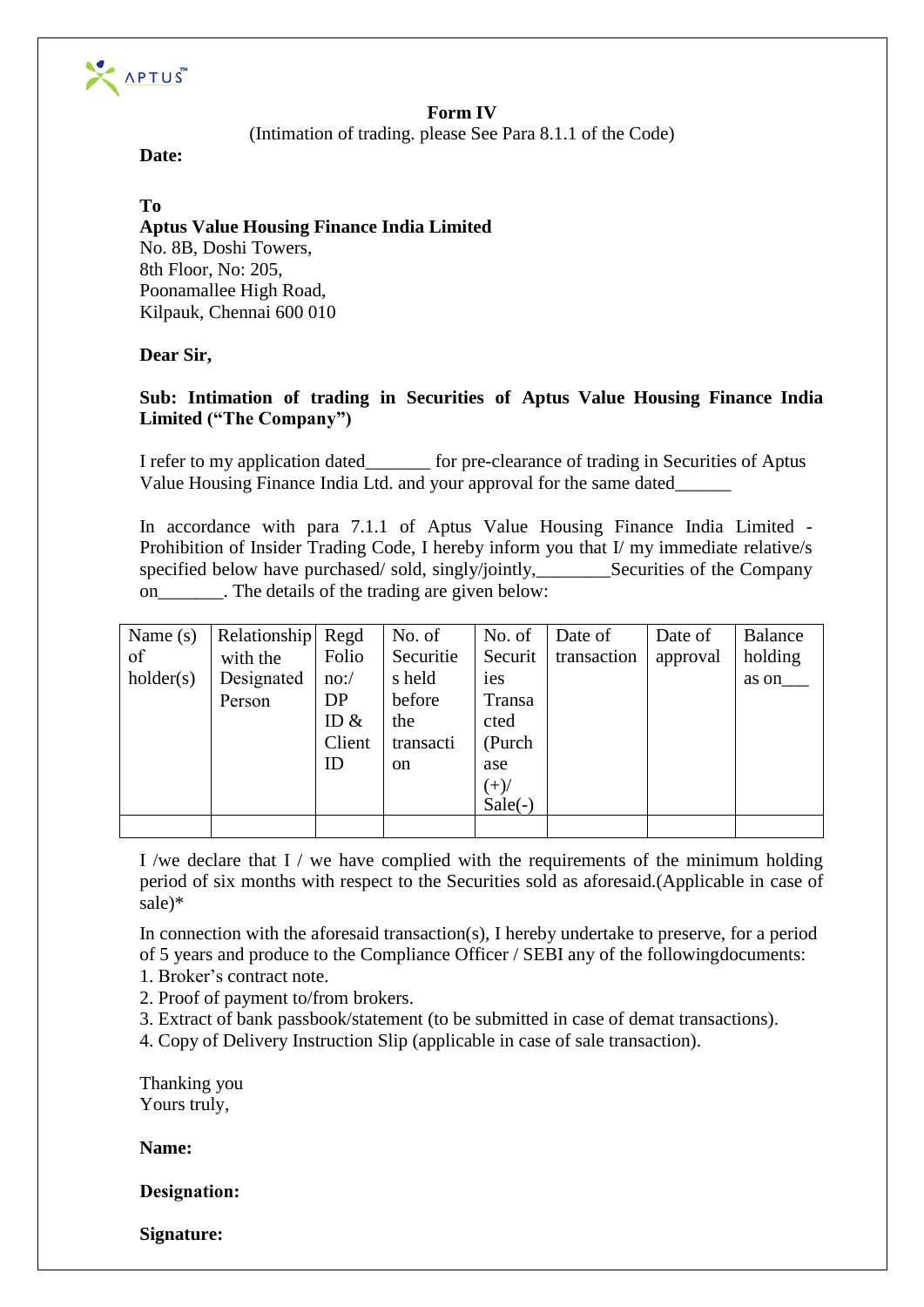

## **Form V**  (Permission for trading in Securities)

**To**

| Mr------------------ |
|----------------------|
|----------------------|

**Add. -------------.** 

**Dear Sir,** 

**Sub: Permission for trading in Securities of Aptus Value Housing Finance India Limited ("The Company")**

Please refer to your application dated ----------------- for trading in Securities in the Company.

This is to inform you that your request for trading in. ................ (Nos) Securities in the Company as mentioned in your above-mentioned application is approved. Please note that the said transaction must be completed on or before................... (Date), that is within 7 days from today.

Your attention is drawn to para 8.1.1 of the Code. As per this para, if the trading is not executed within 7 days hereof, the pre-clearance granted to you shall be deemed to have been cancelled and in case you desire to trade in the Securities you are required to pre-clear the transaction again.

For Aptus Value Housing Finance India Ltd.

# Compliance Officer

**Important:** You are also advised to comply with the disclosure requirements as specified under Regulation 9 of SEBI (Prohibition of Insider Trading) Regulations, 2015 relating to initial and continual disclosures to the extent applicable to you in case the purchase of Securities permitted herein attract those Regulations.